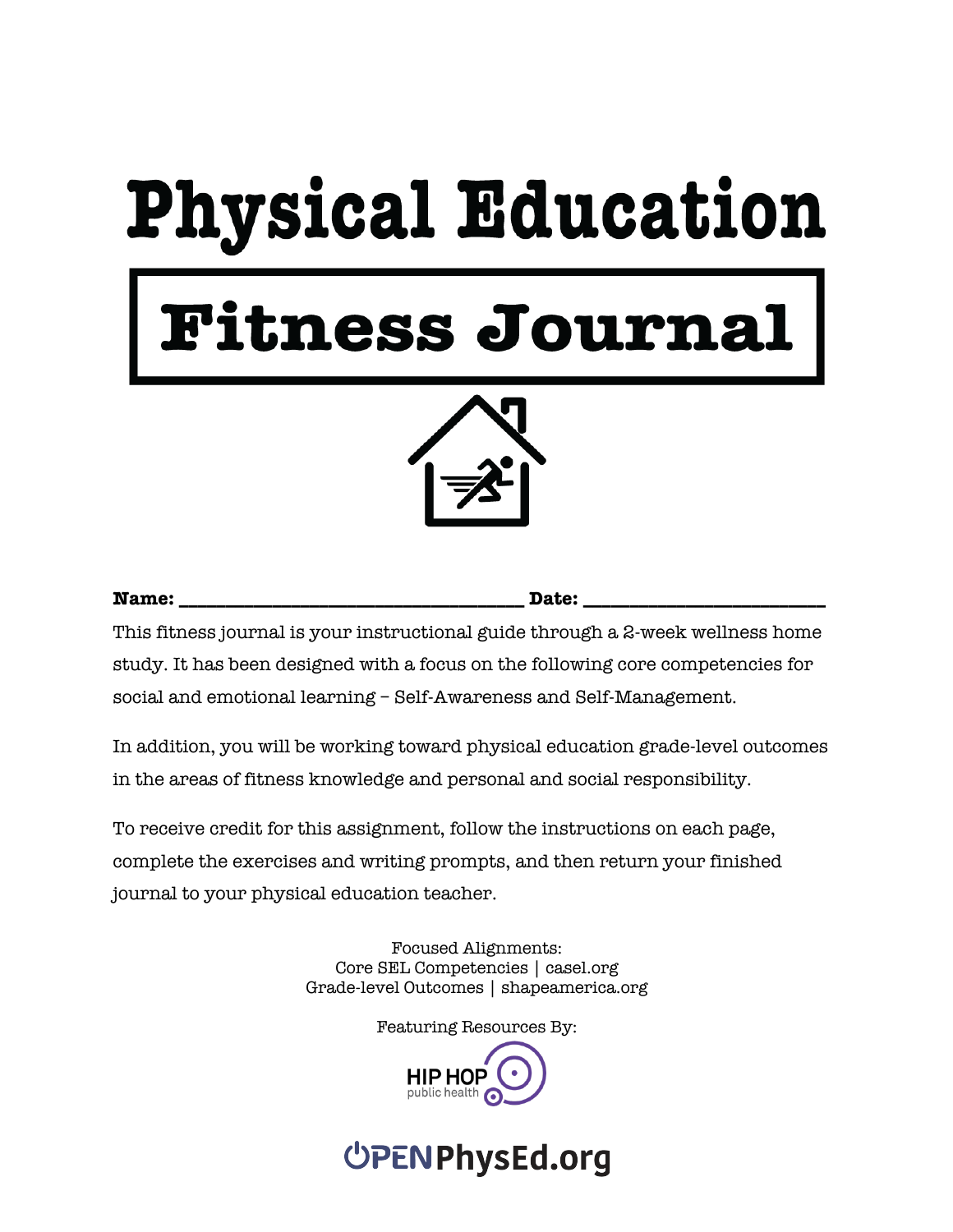

#### **This is a 2-week home study focused on…**

- 1. Understanding self-awareness and self-management as it relates to physical activity, goal setting, and stress management
- 2. Exploring personal thoughts and emotions as they relate to physical activity and examine how these thoughts affect our behaviors and routines
- 3. Achieving personal activity goals aimed at reducing stress and boosting our body's ability to fight disease

#### **There are 3 components to this journal.**

- $\checkmark$  First, you will complete daily activity challenges designed to prepare our minds for optimal performance and creativity.
- $\checkmark$  Second, you will use Tabata-style activity intervals and/or dance breaks to help you progress toward a daily physical activity goal of 60 minutes of moderate to vigorous physical activity.
- $\checkmark$  Third, you will complete short journaling exercises focused on developing social and emotional competencies.

#### **Your 2-week SMART goals.**

A SMART goal is Specific, Measurable, Achievable, Realistic, and Time-bound.

- o **SMART GOAL 1:** During the next two weeks, I will be physically active for at least 60 minutes per day for a minimum of 12 of 14 days. I will track my activity using the activity log provided in this journal.
- o **SMART GOAL 2:** During the next two weeks, I will complete all of the writing prompts included in this journal. Each prompt will help me explore physical and emotional well-being concepts.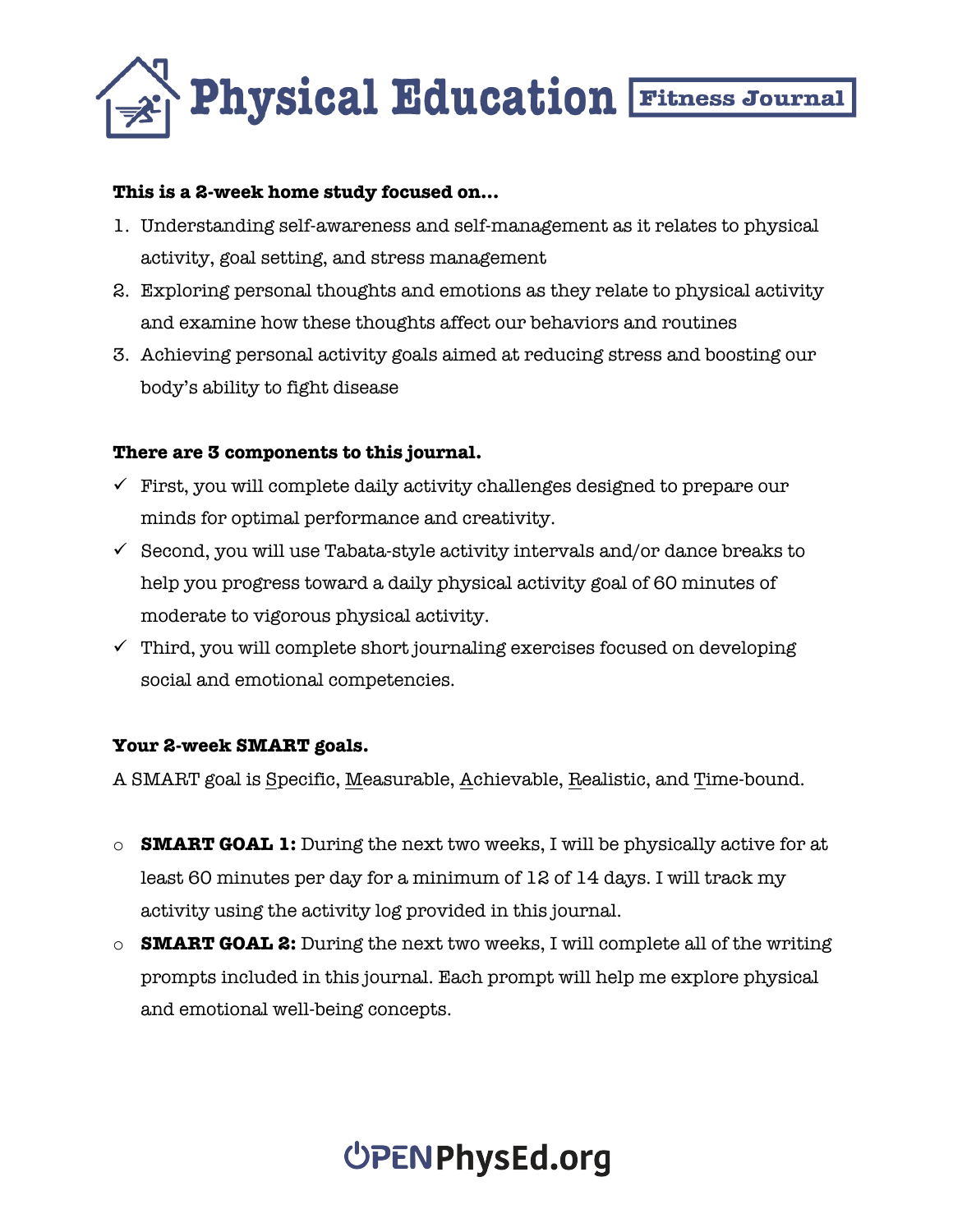

#### **Physical Activity Log**

Use the activity log to track your progress. Remember, activity minutes add up.

It's okay to break your total activity into smaller chunks of movement.

#### **Week 1:**

| <b>Day</b>                  | <b>Activity 1</b>          | <b>Activity 2</b> | <b>Activity 3</b>               | <b>Total</b> |
|-----------------------------|----------------------------|-------------------|---------------------------------|--------------|
| <b>Sample</b><br><b>Day</b> | Daily Challenge<br>15 Mins | Tabata<br>15 Mins | Walk with Friends<br>30 minutes | 60 minutes   |
| Day 1                       |                            |                   |                                 |              |
| Day 2                       |                            |                   |                                 |              |
| Day 3                       |                            |                   |                                 |              |
| Day 4                       |                            |                   |                                 |              |
| Day 5                       |                            |                   |                                 |              |
| Day 6                       |                            |                   |                                 |              |
| Day 7                       |                            |                   |                                 |              |

#### **Week 2:**

| <b>Day</b>                  | <b>Activity 1</b>          | <b>Activity 2</b> | <b>Activity 3</b>               | <b>Total</b> |
|-----------------------------|----------------------------|-------------------|---------------------------------|--------------|
| <b>Sample</b><br><b>Day</b> | Daily Challenge<br>15 Mins | Tabata<br>15 Mins | Walk with Friends<br>30 minutes | 60 minutes   |
| Day 1                       |                            |                   |                                 |              |
| Day 2                       |                            |                   |                                 |              |
| Day 3                       |                            |                   |                                 |              |
| Day 4                       |                            |                   |                                 |              |
| Day 5                       |                            |                   |                                 |              |
| Day 6                       |                            |                   |                                 |              |
| Day 7                       |                            |                   |                                 |              |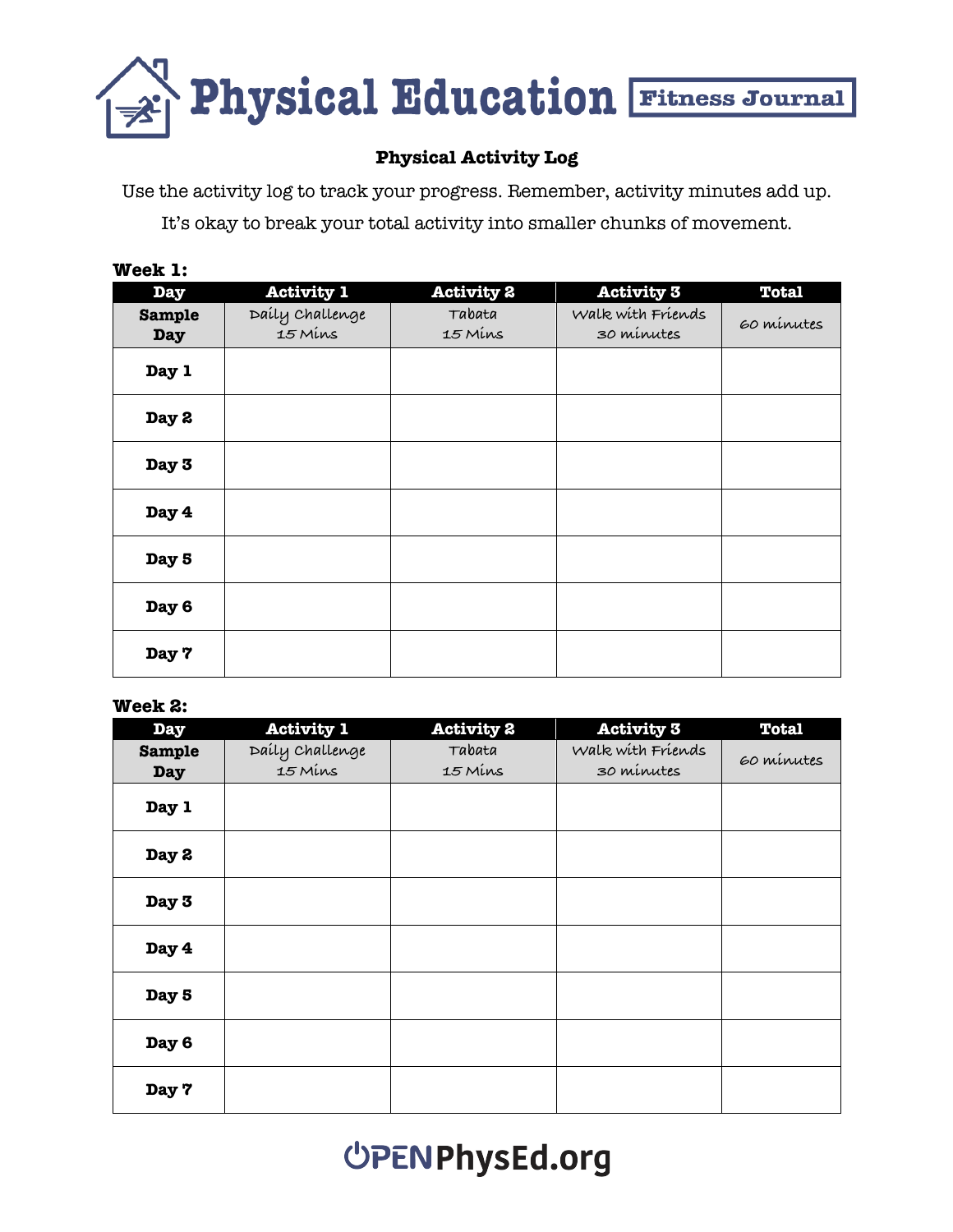

#### **Daily Activity Challenges**

Complete each challenge. When finished, mark an **X** next to that day's challenge.

| <b>Day</b>    | <b>Challenge</b>                                                                                 | <b>Complete?</b>          |
|---------------|--------------------------------------------------------------------------------------------------|---------------------------|
| <b>Sample</b> | How many jumping jacks can you do in 15 minutes?                                                 |                           |
| <b>Day</b>    | Do your 'jacks in sets of 25 with a break in between.                                            | $\boldsymbol{\mathsf{X}}$ |
|               | Visit Darebee.com and complete the                                                               |                           |
| Day 1         | Workout of the Day.                                                                              |                           |
|               | Make 3 sock balls by balling up your socks - duh                                                 |                           |
| Day 2         | Grab an adult and search "learn to juggle" on                                                    |                           |
|               | YouTube. Work for 15 minutes and make progress.                                                  |                           |
| Day 3         | Grab an invisible jump rope and create a routine                                                 |                           |
|               | that includes at least 4 different "tricks."                                                     |                           |
| Day 4         | Wall Push-ups are just like push-ups but are done                                                |                           |
|               | standing against a wall. Do 10 sets of 10.                                                       |                           |
|               | Play 10 games Rock Paper Scissor with a friend.                                                  |                           |
| Day 5         | The winner of each game picks an exercise for both                                               |                           |
|               | of you to complete.                                                                              |                           |
|               | Squat Stare Challenge. Squat position facing a                                                   |                           |
| Day 6         | friend. Have a staring contest. The winner picks an                                              |                           |
|               | exercise for both to complete. No blinks or smiles                                               |                           |
| Day 7         | Visit www.hhph.org/resources/flow/                                                               |                           |
|               | And complete this HYPE the Breaks routine.                                                       |                           |
|               | Remember how many jumping jacks you did in 15                                                    |                           |
| Day 8         | minutes? It's time to break your record! Do your<br>jacks in sets of 25 with a break in between. |                           |
|               | Practice makes perfect! Grab those 3 sock balls and                                              |                           |
| Day 9         | work on your juggling for another 15 minutes.                                                    |                           |
|               | Visit Darebee.com and complete the                                                               |                           |
| Day 10        | Workout of the Day.                                                                              |                           |
|               | How many jumping jacks can you do in 15 minutes?                                                 |                           |
| Day 11        | Do your 'jacks in sets of 25 with a break in between.                                            |                           |
|               | Play 10 games Rock Paper Scissor with a friend.                                                  |                           |
| Day 12        | The winner of each game picks an exercise for both                                               |                           |
|               | of you to complete.                                                                              |                           |
|               | Squat Stare Challenge. Squat position facing a                                                   |                           |
| <b>Day 13</b> | friend. Have a staring contest. The winner picks an                                              |                           |
|               | exercise for both to complete. No blinks or smiles                                               |                           |
|               | Visit www.hhph.org/resources/to-the-core/                                                        |                           |
| Day 14        | And complete this HYPE the Breaks routine.                                                       |                           |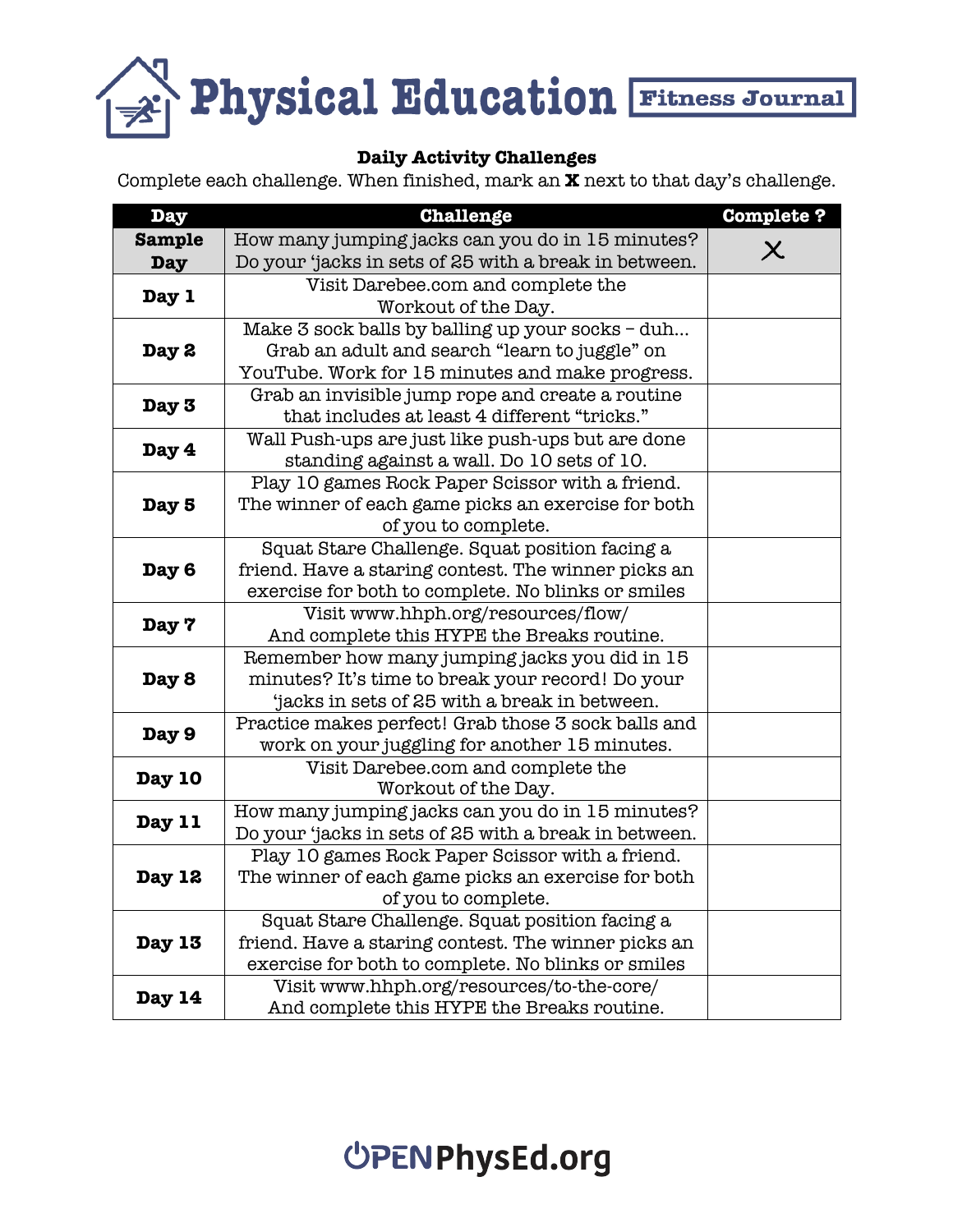

#### **Let's H.Y.P.E. the breaks!**

Hip Hop Public Health is an organization dedicated to helping kids and their families live health and active lives. They've created a video dance series called HYPE the Breaks that you can use at home to stay active. Here's how you can find a dance that you like.

- 1) Visit www.hhph.org
- 2) Click on the "RESOURCES" link in the top menu.
- 3) Use the Filter and Sort tools on the left of the window.
- 4) Check "HYPE Breaking It Down" and "HYPE the Breaks Vol. 1"
- 5) Click on and follow then along with one of the many videos.

#### **TABATA Time!**

What is Tabata Training?

- $\checkmark$  Tabata training was created by a Japanese scientist named Dr. Izumi Tabata.
- $\checkmark$  True Tabata workouts combine 20 seconds of vigorous activity with 10 seconds of rest in between each set.
- $\checkmark$  We may adjust our timing and intensity throughout the module, but it's important to understand the history behind our workouts.
- $\checkmark$  Dr. Tabata's research showed that even 4-minute workouts using his timing formula can have positive results on a person's overall fitness.

We'll focus on 2 types of Tabata activity routines – One and Done, and Double or Nothing. Then, you can use the blank routine chart to create your own workout.

#### **One and Done**

This format is called "one & done" because each exercise is only done 1 time during the routine.

| Set# | <b>Exercise Name</b>                      | <b>Interval Start</b> |
|------|-------------------------------------------|-----------------------|
|      | <b>Jumping Jacks</b> (20 seconds)         | 0:00                  |
|      | Rest 10 seconds                           |                       |
| 2    | <b>Lunges</b> $(20$ seconds)              | 0:30                  |
|      | Rest 10 seconds                           |                       |
| 3    | <b>Hold Plank Position</b> (20 seconds)   | 1:00                  |
|      | Rest 10 seconds                           |                       |
| 4    | <b>Invisible Jump Rope</b> (20 seconds)   | 1:30                  |
|      | Rest 10 seconds                           |                       |
| 5    | <b>Squats</b> (20 seconds)                | 2:00                  |
|      | Rest 10 seconds                           |                       |
| 6    | <b>Plank Leg Raises</b> (20 seconds)      | 2:30                  |
|      | Rest 10 seconds                           |                       |
| 7    | Jog in Place with High Knees (20 seconds) | 3:00                  |
|      | Rest 10 seconds                           |                       |
| 8    | <b>Plank Arm Raises</b> (20 seconds)      | 3:30                  |
|      | Rest 10 seconds                           |                       |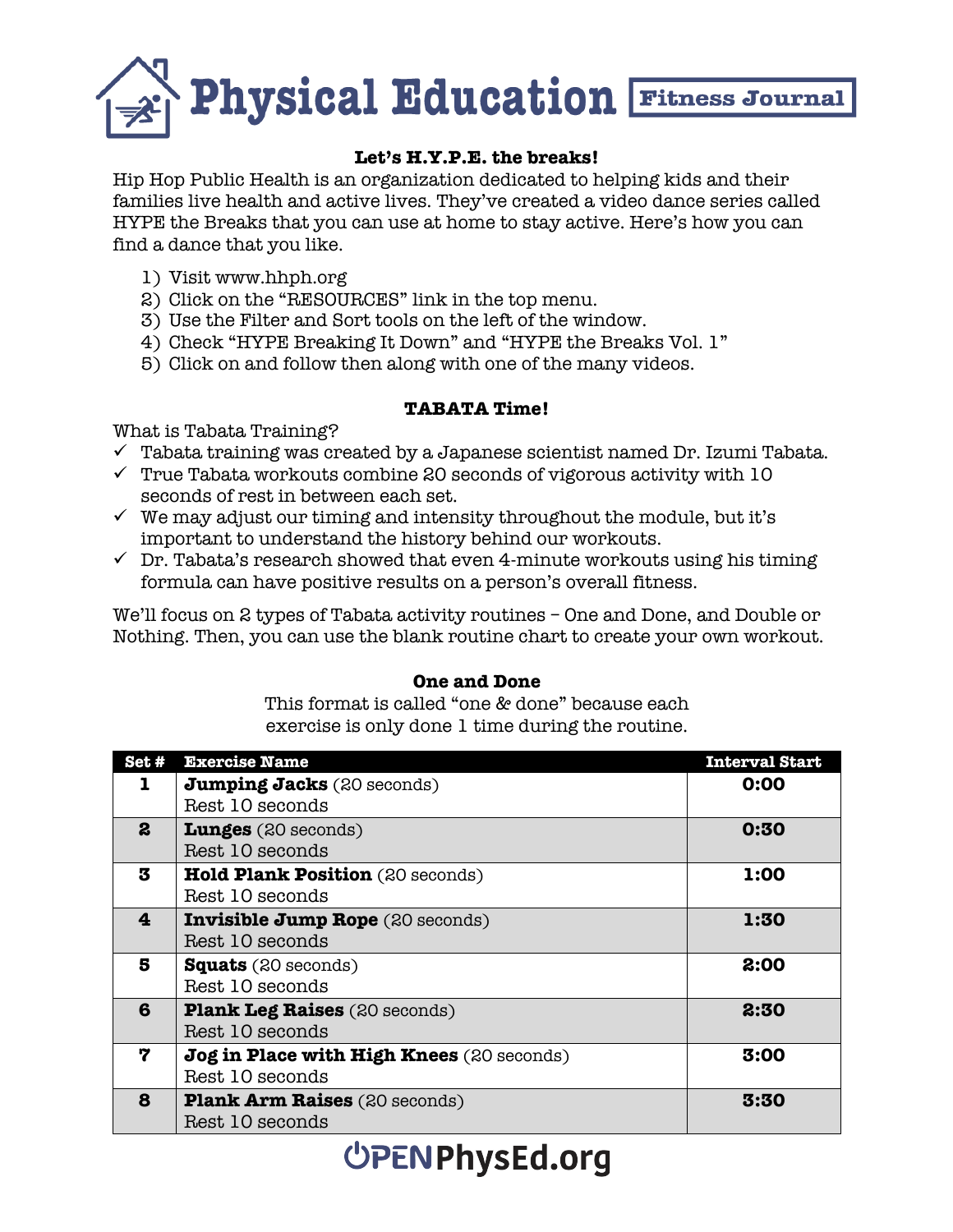

#### **Double or Nothing**

This format is "Double or Nothing" because each exercise is done twice in a row.

| Set#                    | <b>Exercise Name</b>              | <b>Interval Start</b> |
|-------------------------|-----------------------------------|-----------------------|
| 1                       | Lunges (20 seconds)               | 0:00                  |
|                         | Rest 10 seconds                   |                       |
| $\boldsymbol{2}$        | <b>Lunges</b> (20 seconds)        | 0:30                  |
|                         | Rest 10 seconds                   |                       |
| 3                       | Hold Plank Position (20 seconds)  | 1:00                  |
|                         | Rest 10 seconds                   |                       |
| $\overline{\mathbf{4}}$ | Hold Plank Position (20 seconds)  | 1:30                  |
|                         | Rest 10 seconds                   |                       |
| 5                       | <b>Squats</b> (20 seconds)        | 2:00                  |
|                         | Rest 10 seconds                   |                       |
| 6                       | <b>Squats</b> (20 seconds)        | 2:30                  |
|                         | Rest 10 seconds                   |                       |
| 7                       | <b>Jumping Jacks</b> (20 seconds) | 3:00                  |
|                         | Rest 10 seconds                   |                       |
| 8                       | <b>Jumping Jacks</b> (20 seconds) | 3:30                  |
|                         | Rest 10 seconds                   |                       |

#### **Create Your Own**

Create your own routine in the chart below. Looking for good exercises? Visit **www.darebee.com/video.html** for a library of exercise videos.

| Set#                    | <b>Exercise Name</b>                     |                                                            | <b>Interval Start</b> |
|-------------------------|------------------------------------------|------------------------------------------------------------|-----------------------|
| 1                       | <b>Exercise Name:</b><br>Rest 10 seconds | $(20 \text{ seconds})$                                     | 0:00                  |
| $\boldsymbol{2}$        | Rest 10 seconds                          | <b>Exercise Name:</b> (20 seconds)                         | 0:30                  |
| 3                       | Rest 10 seconds                          |                                                            | 1:00                  |
| $\overline{\mathbf{4}}$ | Rest 10 seconds                          | Exercise Name: _________________________(20 seconds)       | 1:30                  |
| 5                       | Rest 10 seconds                          | <b>Exercise Name:</b> _______________________(20 seconds)  | 2:00                  |
| 6                       | Rest 10 seconds                          | <b>Exercise Name:</b> ________________________(20 seconds) | 2:30                  |
| 7                       | Rest 10 seconds                          |                                                            | 3:00                  |
| 8                       | Rest 10 seconds                          | <b>Exercise Name:</b> _______________________(20 seconds)  | 3:30                  |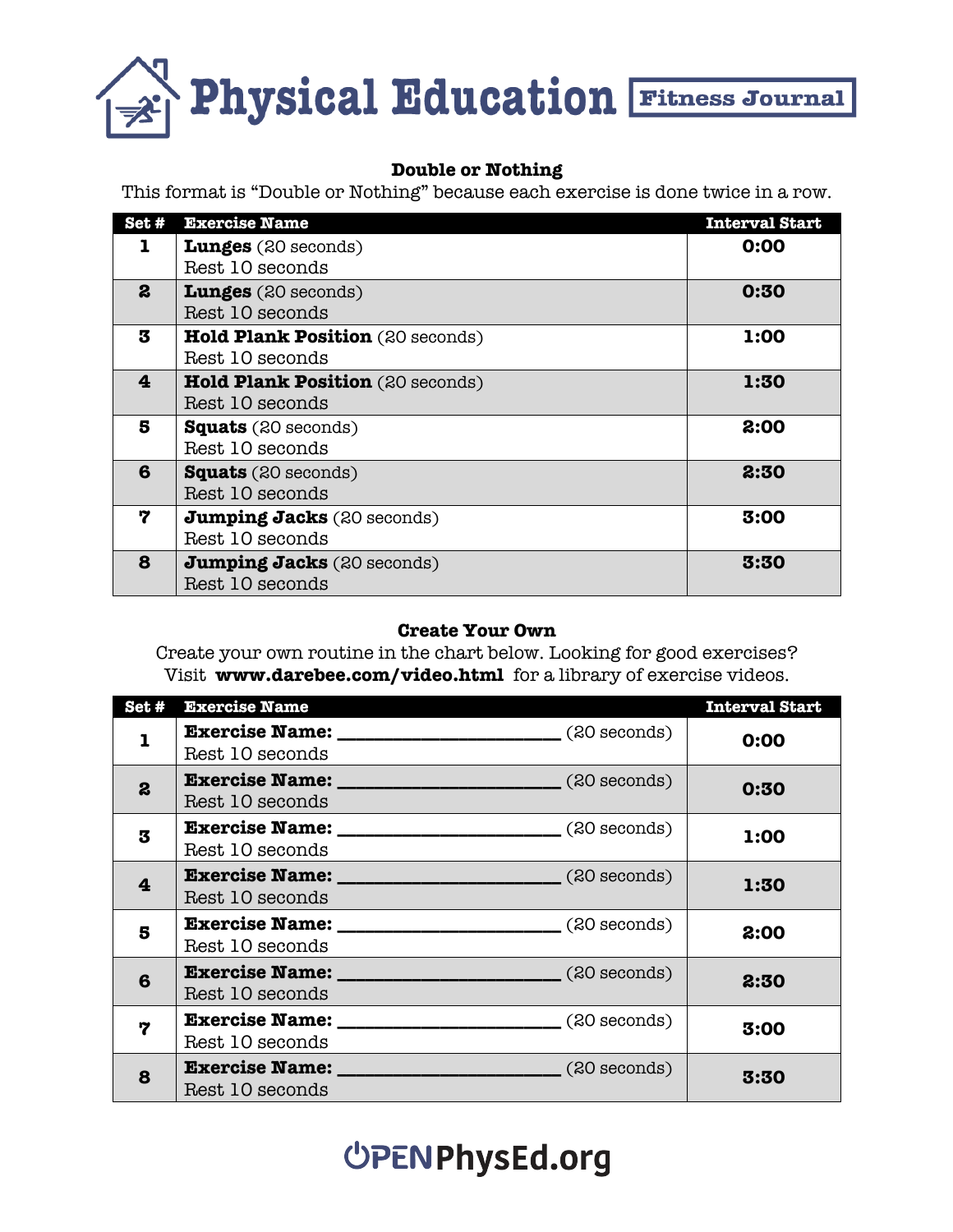

#### **Journaling Exercises**

Throughout this 2-week course you will complete journaling exercises on all of the odd-days. On the even days, you will use calming music to help you clear your mind and focus on your breathing.

#### **Day 1**

| If you could choose one  |
|--------------------------|
| place in the world       |
| where you could go to    |
| relax, where would it be |
| and why did you choose   |
| this place?              |

#### **Now Breathe**

|              | You're going to practice breathing into your belly.                                                           |                        |
|--------------|---------------------------------------------------------------------------------------------------------------|------------------------|
| $\checkmark$ | Find a comfortable place to lay flat on your back. Place a light<br>object (like a small book) on your belly. | Did you                |
| ✓            | Close your eyes and focus on breathing. As you inhale and                                                     | complete this          |
|              | exhale, stay mindful of the position of the object. Is it moving?                                             | breathing<br>exercise? |
| ✓            | Focus on making the object move up when you inhale and down                                                   | <b>Yes or No</b>       |
|              | when you exhale. If the object falls off your belly, simply pick it                                           |                        |
|              | up and place it back in position.                                                                             |                        |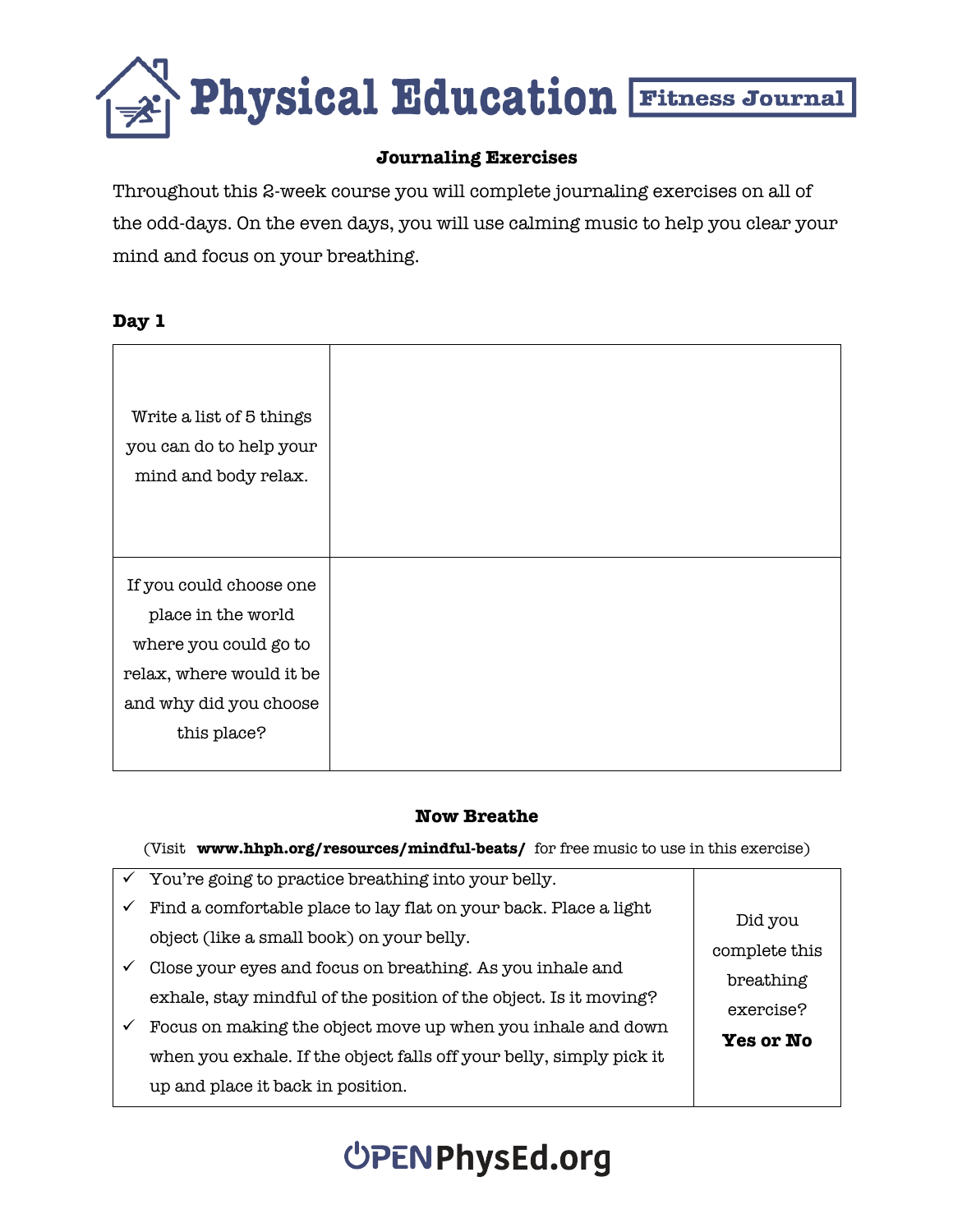**Day 3**

| Write a list of 5 things<br>that you are grateful<br>for. List people, places,<br>or important events. |
|--------------------------------------------------------------------------------------------------------|
|                                                                                                        |
| Write 3 "Thank You"<br>sentences that you                                                              |
| could say to a specific                                                                                |
| person that you are<br>grateful for. Now, go                                                           |
| find that person and                                                                                   |
| read what you wrote.                                                                                   |

#### **Now Breathe**

| $\checkmark$ | It's time to practice breathing into your belly.                    |                  |
|--------------|---------------------------------------------------------------------|------------------|
| $\checkmark$ | Find a comfortable place to lay flat on your back. Place a light    | Did you          |
|              | object (like a small book) on your belly.                           | complete this    |
|              | Close your eyes and focus on breathing. As you inhale and           | breathing        |
|              | exhale, stay mindful of the position of the object. Is it moving?   | exercise?        |
| $\checkmark$ | Focus on making the object move up when you inhale and down         |                  |
|              | when you exhale. If the object falls off your belly, simply pick it | <b>Yes or No</b> |
|              | up and place it back in position.                                   |                  |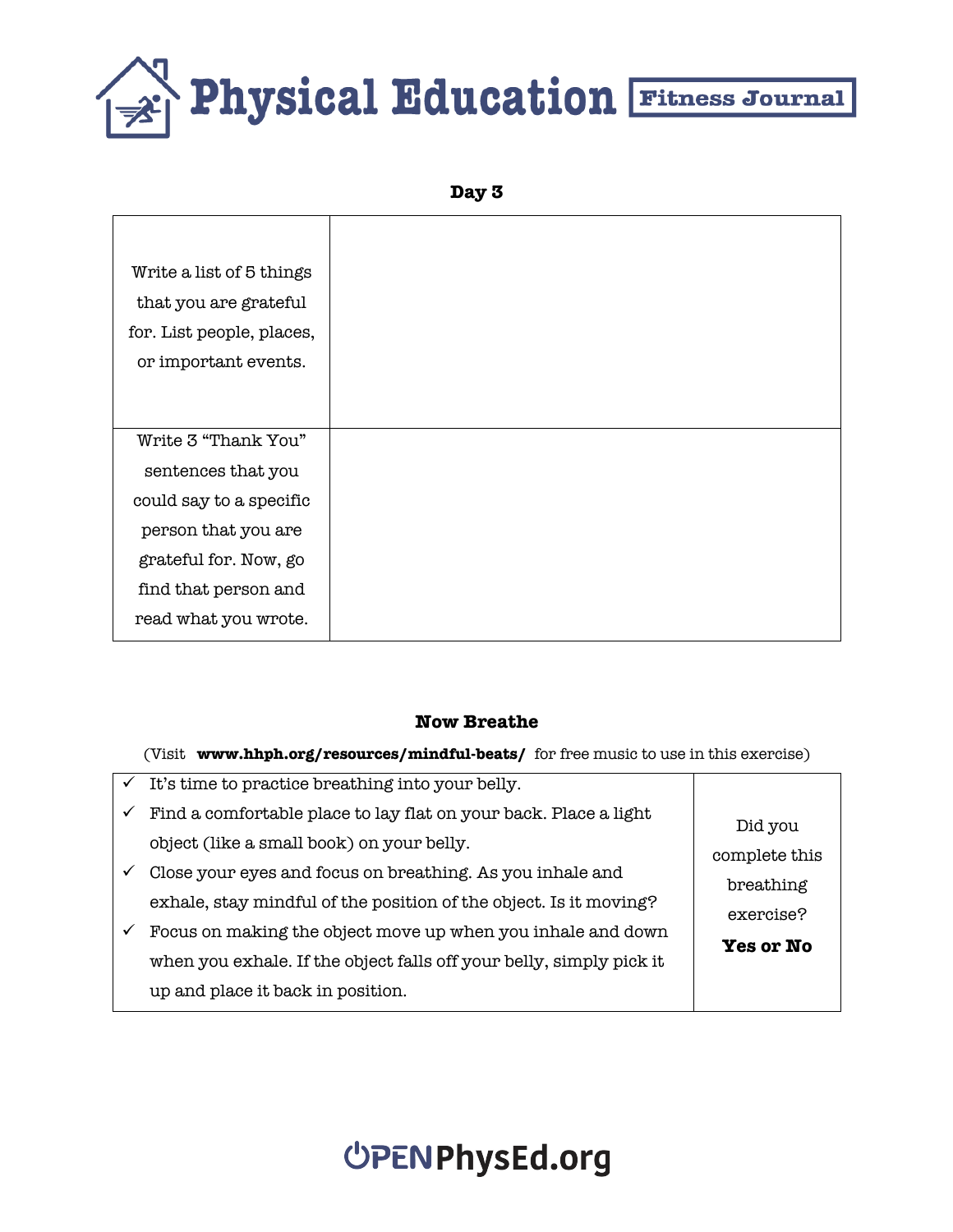```
Day 5
```

| It's important to use     |  |
|---------------------------|--|
|                           |  |
| positive language when    |  |
| we talk to others as well |  |
| as in our own self-talk.  |  |
| Write 5 positive words    |  |
| or phrases you can use    |  |
| today.                    |  |
|                           |  |
| Write a single statement  |  |
| of encouragement to       |  |
| yourself. This statement  |  |
| should encourage you to   |  |
| keep working toward       |  |
| daily activity goals.     |  |
|                           |  |

#### **Now Breathe**

(Visit **www.hhph.org/resources/mindful-beats/** for free music to use in this exercise)

|              | It's time to practice breathing into your belly.                    |                  |
|--------------|---------------------------------------------------------------------|------------------|
| $\checkmark$ | Find a comfortable place to lay flat on your back. Place a light    | Did you          |
|              | object (like a small book) on your belly.                           | complete this    |
|              | Close your eyes and focus on breathing. As you inhale and           | breathing        |
|              | exhale, stay mindful of the position of the object. Is it moving?   | exercise?        |
| ✓            | Focus on making the object move up when you inhale and down         | <b>Yes or No</b> |
|              | when you exhale. If the object falls off your belly, simply pick it |                  |
|              | up and place it back in position.                                   |                  |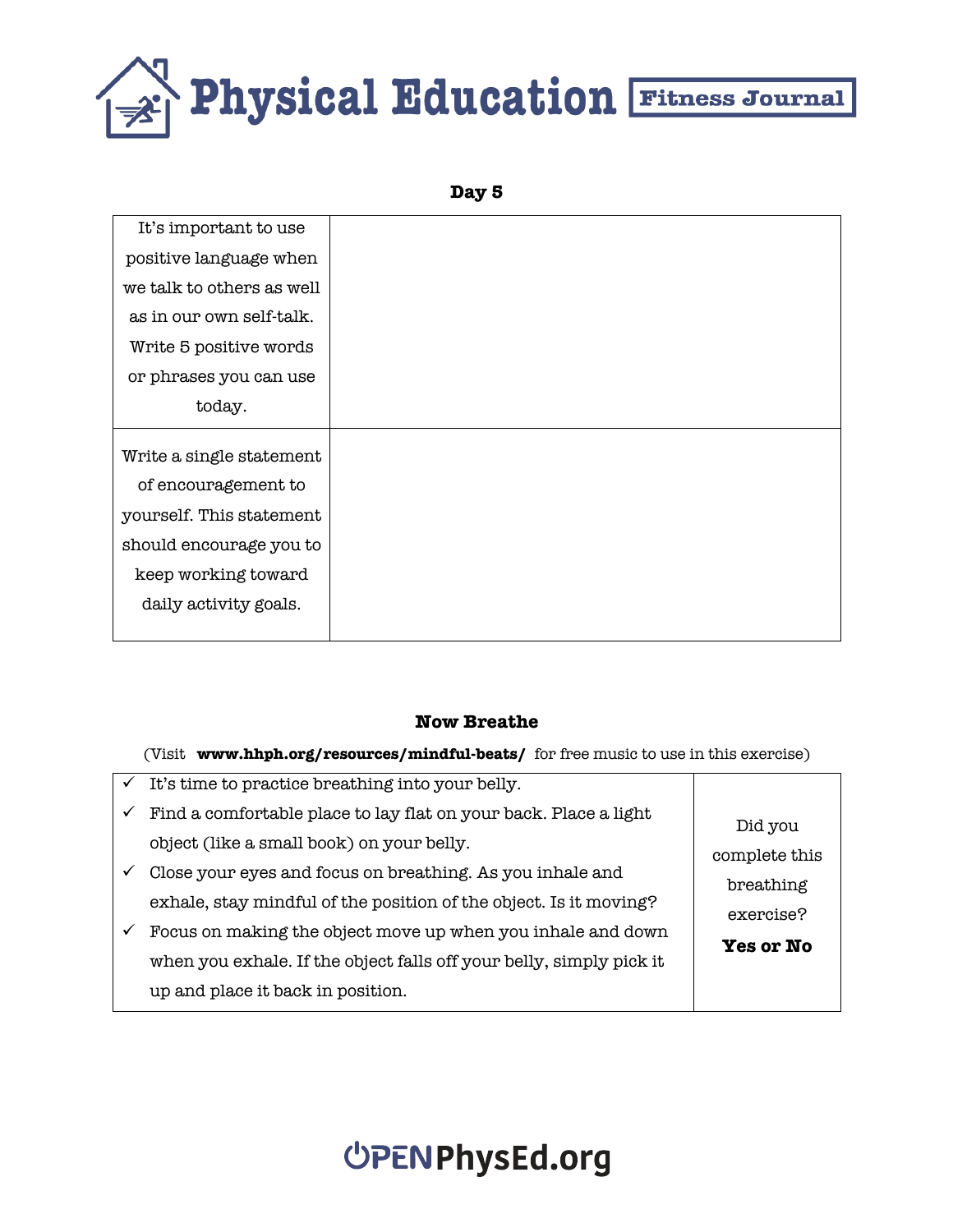```
Day 7
```

| List 3 words or phrases   |
|---------------------------|
| that describe how you     |
| feel each time you finish |
| being physically active.  |
|                           |
|                           |
|                           |
| Write 3 sentences that    |
| you could use to          |
| convince a friend or      |
| family member to be       |
| physically active with    |
| you.                      |

#### **Now Breathe**

| $\checkmark$ | It's time to practice breathing into your belly.                    |                  |
|--------------|---------------------------------------------------------------------|------------------|
| $\checkmark$ | Find a comfortable place to lay flat on your back. Place a light    | Did you          |
|              | object (like a small book) on your belly.                           | complete this    |
|              | Close your eyes and focus on breathing. As you inhale and           | breathing        |
|              | exhale, stay mindful of the position of the object. Is it moving?   | exercise?        |
| $\checkmark$ | Focus on making the object move up when you inhale and down         |                  |
|              | when you exhale. If the object falls off your belly, simply pick it | <b>Yes or No</b> |
|              | up and place it back in position.                                   |                  |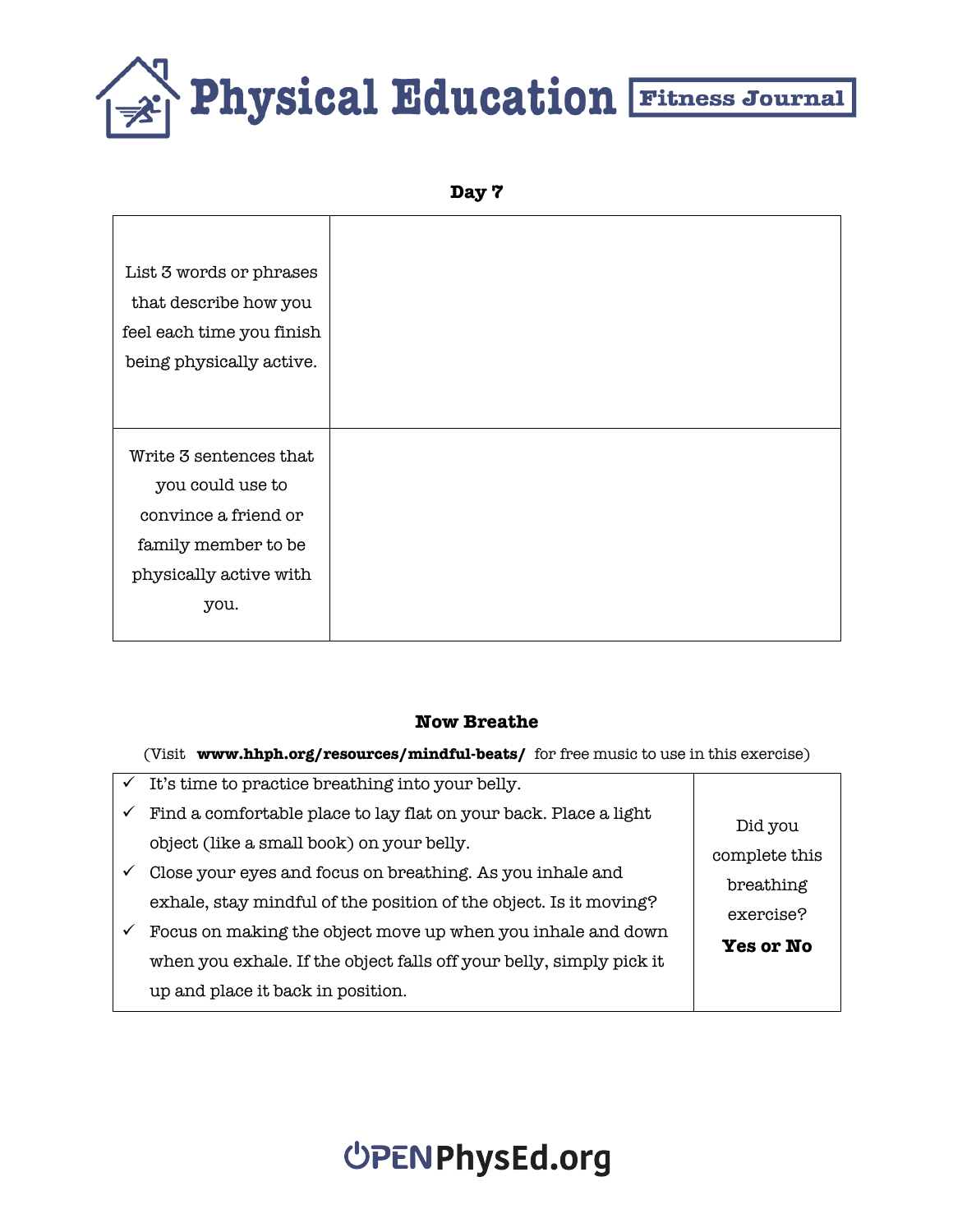**Day 9**

| List 2 accomplishments<br>that you are proud of.                                                                                                                               |  |
|--------------------------------------------------------------------------------------------------------------------------------------------------------------------------------|--|
| Choose 1 of those<br>accomplishments and<br>write 3 sentences to<br>yourself describing why<br>you are proud and how<br>that accomplishment<br>will help you in the<br>future. |  |

#### **Now Breathe**

| $\checkmark$ It's time to focus on our breathing without using a moving object. | Did you          |  |
|---------------------------------------------------------------------------------|------------------|--|
| Find a comfortable place to lay flat on your back.                              |                  |  |
| Close your eyes and focus on breathing.                                         | complete this    |  |
| As thoughts come into your mind - let them come and go. Bring                   | breathing        |  |
|                                                                                 | exercise?        |  |
| your focus back to your breathing as you inhale, and then clear                 | <b>Yes or No</b> |  |
| your mind as you exhale.                                                        |                  |  |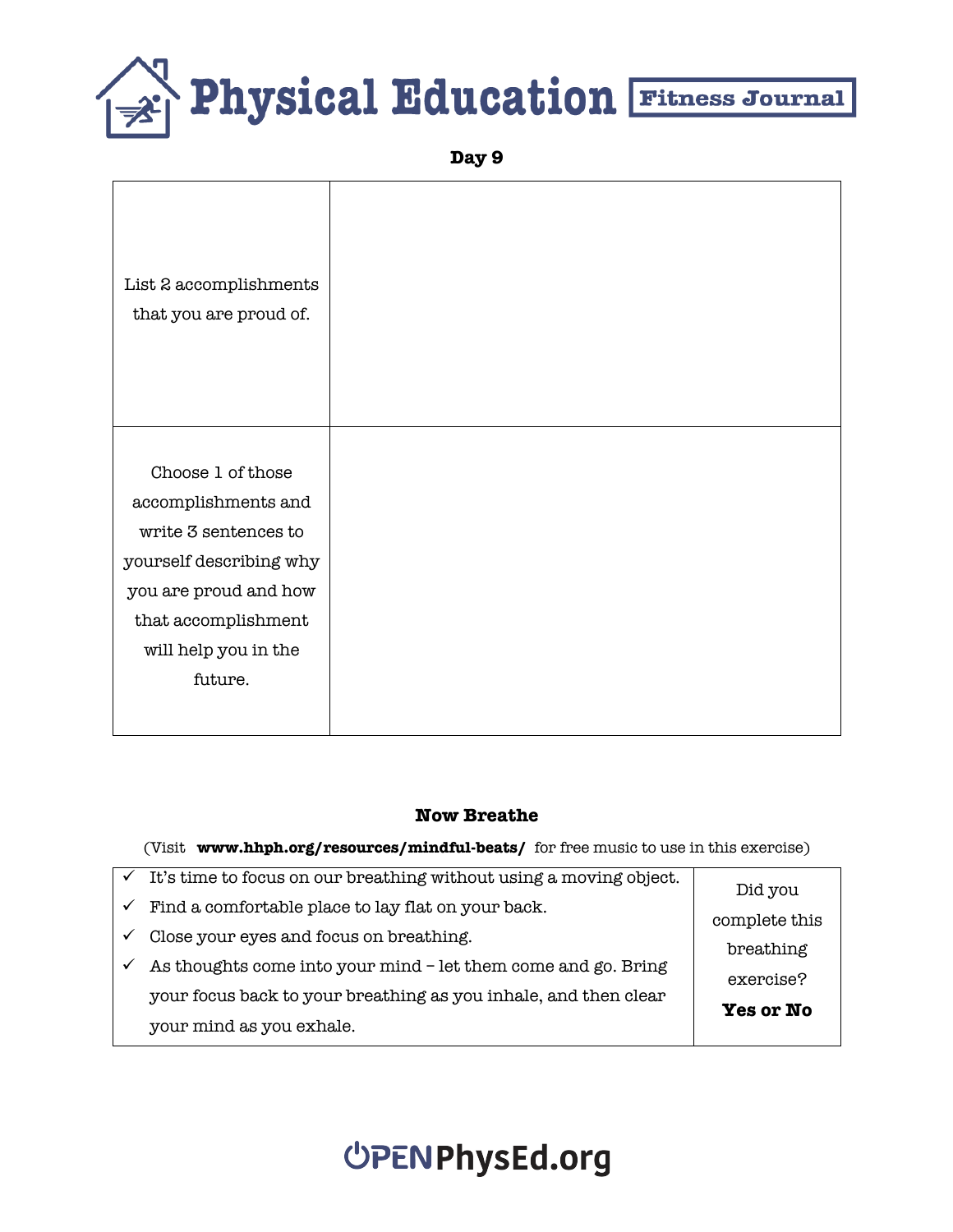**Day 11**

#### **Now Breathe**

| $\checkmark$ It's time to focus on our breathing without using a moving object. | Did you       |  |
|---------------------------------------------------------------------------------|---------------|--|
| Find a comfortable place to lay flat on your back.                              |               |  |
| Close your eyes and focus on breathing.                                         | complete this |  |
| As thoughts come into your mind - let them come and go. Bring                   | breathing     |  |
|                                                                                 | exercise?     |  |
| your focus back to your breathing as you inhale, and then clear                 | Yes or No     |  |
| your mind as you exhale.                                                        |               |  |